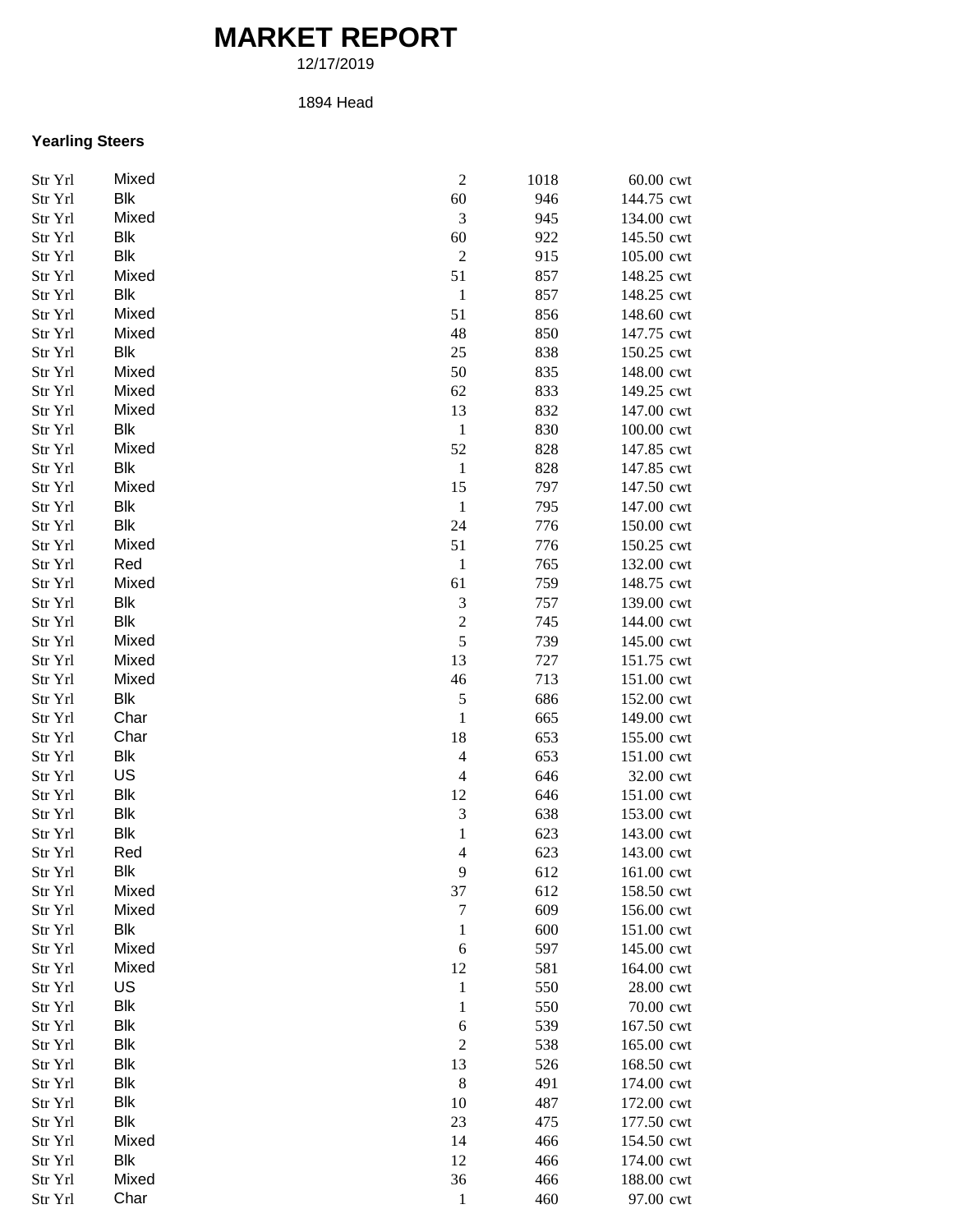| Str Yrl                | Bwf          | $\mathbf{1}$                | 450        | 176.00 cwt              |
|------------------------|--------------|-----------------------------|------------|-------------------------|
| Str Yrl                | Blk          | $\mathbf{1}$                | 450        | 150.00 cwt              |
| Str Yrl                | Blk          | 22                          | 448        | 181.00 cwt              |
| Str Yrl                | Blk          | $\tau$                      | 386        | 181.00 cwt              |
| Str Yrl                | Blk          | $\sqrt{2}$                  | 383        | 192.00 cwt              |
| Str Yrl                | Mixed        | 19                          | 370        | 190.00 cwt              |
| Str Yrl                | Mixed        | $\overline{4}$              | 355        | 170.00 cwt              |
| <b>Steer Calves</b>    |              |                             |            |                         |
| Str Calf               | Blk          | $\mathbf{1}$                | 1035       | 125.00 cwt              |
| Str Calf               | Bwf          | $\boldsymbol{2}$            | 770        | 137.00 cwt              |
| Str Calf               | Blk          | $\mathbf{1}$                | 720        | 137.00 cwt              |
| Str Calf               | Blk          | $\boldsymbol{6}$            | 719        | 135.00 cwt              |
| Str Calf               | Blk          | 1                           | 665        | 135.00 cwt              |
| Str Calf               | Blk          | 1                           | 660        | 137.00 cwt              |
| Str Calf               | Blk          | 9                           | 644        | 147.00 cwt              |
| Str Calf               | Blk          | 5                           | 629        | 146.00 cwt              |
| Str Calf               | Blk          | $\overline{4}$              | 619        | 139.00 cwt              |
| Str Calf               | Blk          | $\mathbf 1$                 | 600        | 130.00 cwt              |
| Str Calf               | Blk          | $\mathbf{1}$                | 600        | 121.00 cwt              |
| Str Calf               | Blk          | 9                           | 594        | 146.50 cwt              |
| Str Calf               | Mixed        | 12                          | 591        | 146.50 cwt              |
| Str Calf               | Blk          | $\,1\,$                     | 570        | 128.00 cwt              |
| Str Calf               | Red          | $\mathbf{1}$                | 565        | 127.50 cwt              |
| Str Calf               | <b>Blk</b>   | $\boldsymbol{2}$            | 538        | 161.00 cwt              |
| Str Calf               | <b>Blk</b>   | $\sqrt{6}$                  | 538        | 159.00 cwt              |
| Str Calf               | Mixed        | $\overline{4}$              | 520        | 168.00 cwt              |
| Str Calf               | Red          | $\boldsymbol{2}$            | 505        | 163.00 cwt              |
| Str Calf               | Mixed        | $\mathfrak{Z}$              | 497        | 159.00 cwt              |
| Str Calf               | Blk          | $\overline{4}$              | 495        | 161.00 cwt              |
| Str Calf               | Blk          | $\mathbf{1}$                | 490        | 152.00 cwt              |
| Str Calf               | Blk          | $\sqrt{2}$                  | 488        | 171.00 cwt              |
| Str Calf               | Blk          | 11                          | 484        | 160.00 cwt              |
| Str Calf               | Blk          | $\mathbf{1}$                | 480        | 145.00 cwt              |
| Str Calf               | <b>Blk</b>   | 13                          | 477        | 174.00 cwt              |
| Str Calf<br>Str Calf   | Blk          | $\mathbf{1}$                | 475        | 120.00 cwt              |
| Str Calf               | Xbred<br>Blk | $\mathbf{1}$<br>$\mathbf 1$ | 465<br>450 | 125.00 cwt<br>65.00 cwt |
| Str Calf               | <b>Bwf</b>   |                             | 450        | 168.00 cwt              |
| Str Calf               | Mixed        | 1<br>$\boldsymbol{6}$       | 444        | 175.00 cwt              |
| Str Calf               | Blk          | $\overline{4}$              | 424        | 166.00 cwt              |
| Str Calf               | <b>Blk</b>   | $\overline{4}$              | 420        | 173.00 cwt              |
| Str Calf               | Mixed        | $\overline{4}$              | 415        | 170.00 cwt              |
| Str Calf               | Mixed        | 5                           | 412        | 155.00 cwt              |
| Str Calf               | Xbred        | $\mathbf{1}$                | 400        | 116.00 cwt              |
| Str Calf               | Blk          | 9                           | 381        | 196.00 cwt              |
| Str Calf               | Blk          | $\overline{4}$              | 376        | 172.00 cwt              |
| Str Calf               | Blk          | 11                          | 373        | 196.00 cwt              |
| Str Calf               | Blk          | $\mathbf{1}$                | 330        | 180.00 cwt              |
| Str Calf               | Blk          | $\mathbf{1}$                | 310        | 460.00 hd               |
| Str Calf               | Mixed        | $\tau$                      | 289        | 580.00 hd               |
| Str Calf               | Blk          | $\mathbf{1}$                | 190        | 460.00 hd               |
| Str Calf               | Bwf          | $\boldsymbol{2}$            | 183        | 475.00 hd               |
| Str Calf               | Ywf          | $\mathbf{1}$                | 135        | 75.00 hd                |
| <b>Yearling Heifer</b> |              |                             |            |                         |
| Hfr Yrl                | Blk          | $\overline{c}$              | 1030       | 113.00 cwt              |
| Hfr Yrl                | Red          | $\overline{4}$              | 1019       | 116.00 cwt              |
| Hfr Yrl                | Red          | $\sqrt{5}$                  | 932        | 127.00 cwt              |
| Hfr Yrl                | Blk          | 5                           | 928        | 127.00 cwt              |
|                        |              |                             |            |                         |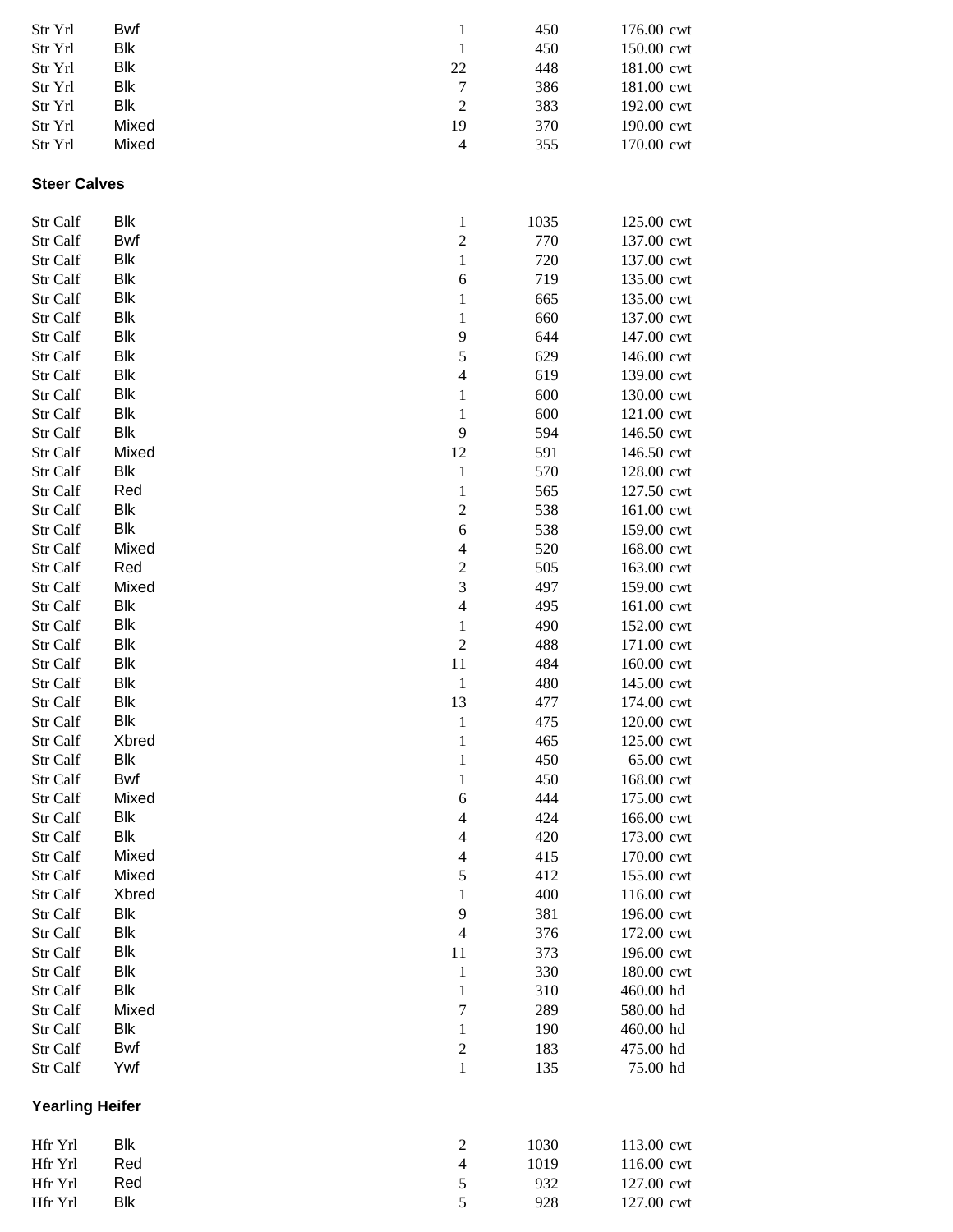| Hfr Yrl              | Blk        | $\mathbf{1}$     | 925 | 120.00 cwt |
|----------------------|------------|------------------|-----|------------|
| Hfr Yrl              | Red        | $\overline{c}$   | 905 | 124.00 cwt |
| Hfr Yrl              | <b>Blk</b> | 5                | 863 | 130.75 cwt |
| Hfr Yrl              | Mixed      | $\overline{4}$   | 850 | 124.00 cwt |
| Hfr Yrl              | Mixed      | 37               | 785 | 140.50 cwt |
| Hfr Yrl              | Mixed      | 14               | 777 | 135.50 cwt |
| Hfr Yrl              | Bwf        | $\boldsymbol{2}$ | 768 | 126.00 cwt |
| Hfr Yrl              | Mixed      | 6                | 759 | 139.00 cwt |
| Hfr Yrl              | Blk        | $\mathbf{1}$     | 740 | 131.00 cwt |
| Hfr Yrl              | Blk        | $\overline{4}$   | 728 | 137.50 cwt |
| Hfr Yrl              | Mixed      | $\overline{4}$   | 725 | 136.00 cwt |
| Hfr Yrl              | Blk        | $\mathbf{1}$     | 715 | 135.00 cwt |
| Hfr Yrl              | Blk        | 1                | 700 | 113.00 cwt |
| Hfr Yrl              | Blk        | $\overline{4}$   | 694 | 137.00 cwt |
| Hfr Yrl              | Blk        | 6                | 693 | 137.00 cwt |
| Hfr Yrl              | Mixed      | 3                | 678 | 137.50 cwt |
| Hfr Yrl              | <b>Blk</b> | 12               | 653 | 138.25 cwt |
| Hfr Yrl              | <b>Blk</b> | $\sqrt{6}$       | 651 | 134.00 cwt |
| Hfr Yrl              | Char       | $\mathbf{1}$     | 635 | 132.00 cwt |
| Hfr Yrl              | <b>Blk</b> | $\mathfrak 3$    | 618 | 134.00 cwt |
| Hfr Yrl              | <b>Blk</b> | 5                | 617 | 139.50 cwt |
| Hfr Yrl              | Blk        | $\overline{4}$   | 610 | 137.00 cwt |
| Hfr Yrl              | Bwf        | $\sqrt{5}$       | 587 | 140.00 cwt |
| Hfr Yrl              | Mixed      | 39               | 587 | 146.10 cwt |
| Hfr Yrl              | Blk        | $\mathfrak{Z}$   | 578 | 144.00 cwt |
| Hfr Yrl              | Xbred      | $\mathbf{1}$     | 575 | 90.00 cwt  |
| Hfr Yrl              | Blk        | $\mathfrak{Z}$   | 563 | 140.00 cwt |
| Hfr Yrl              | Blk        | $\overline{4}$   | 558 | 146.50 cwt |
| Hfr Yrl              | <b>Blk</b> | 11               | 542 | 145.50 cwt |
| Hfr Yrl              | Blk        | $\tau$           | 536 | 147.00 cwt |
| Hfr Yrl              | Blk        | $\,1\,$          | 520 | 183.00 cwt |
| Hfr Yrl              | Mixed      | 17               | 520 | 148.00 cwt |
| Hfr Yrl              | <b>Blk</b> | $\overline{4}$   | 493 | 157.00 cwt |
| Hfr Yrl              | <b>Blk</b> | $\boldsymbol{2}$ | 483 | 148.00 cwt |
| Hfr Yrl              | <b>Blk</b> | $\boldsymbol{7}$ | 454 | 159.00 cwt |
| Hfr Yrl              | <b>Blk</b> | $\mathbf{1}$     | 420 | 41.00 cwt  |
| Hfr Yrl              | Mixed      | 11               | 415 | 160.00 cwt |
| Hfr Yrl              | Blk        | 3                | 410 | 154.00 cwt |
| Hfr Yrl              | <b>Blk</b> | 16               | 405 | 169.00 cwt |
| Hfr Yrl              | Mixed      | $\,8\,$          | 358 | 175.00 cwt |
| Hfr Yrl              | <b>Blk</b> | $\mathbf{1}$     | 330 | 160.00 cwt |
| Hfr Yrl              | <b>Blk</b> | $\mathfrak{Z}$   | 300 | 575.00 hd  |
| Hfr Yrl              | <b>Blk</b> | $\mathbf{1}$     | 260 | 400.00 hd  |
| <b>Heifer Calves</b> |            |                  |     |            |
| Hfr Calf             | <b>Blk</b> | 6                | 701 | 130.00 cwt |
| <b>Hfr Calf</b>      | Blk        | 5                | 664 | 129.00 cwt |
| <b>Hfr Calf</b>      | <b>Blk</b> | 20               | 662 | 140.35 cwt |
| <b>Hfr</b> Calf      | <b>Blk</b> | $\boldsymbol{2}$ | 655 | 132.00 cwt |
| <b>Hfr</b> Calf      | <b>Blk</b> | $\,$ 8 $\,$      | 613 | 134.00 cwt |
| <b>Hfr</b> Calf      | <b>Blk</b> | $\mathbf{1}$     | 595 | 131.00 cwt |
| <b>Hfr</b> Calf      | <b>Blk</b> | 10               | 584 | 140.00 cwt |
| Hfr Calf             | <b>Blk</b> | $\overline{4}$   | 549 | 141.00 cwt |
| Hfr Calf             | <b>Blk</b> | 11               | 544 | 138.00 cwt |
| <b>Hfr Calf</b>      | Mixed      | 12               | 523 | 143.00 cwt |
| Hfr Calf             | Mixed      | $\boldsymbol{6}$ | 523 | 141.00 cwt |
| <b>Hfr Calf</b>      | <b>Blk</b> | 5                | 519 | 138.00 cwt |
| <b>Hfr</b> Calf      | Blk        | $\,8\,$          | 515 | 143.00 cwt |
| Hfr Calf             | Blk        | 1                | 515 | 140.00 cwt |
| <b>Hfr</b> Calf      | Blk        | $\mathbf{1}$     | 510 | 136.00 cwt |
| Hfr Calf             | <b>Blk</b> | $\boldsymbol{2}$ | 508 | 140.00 cwt |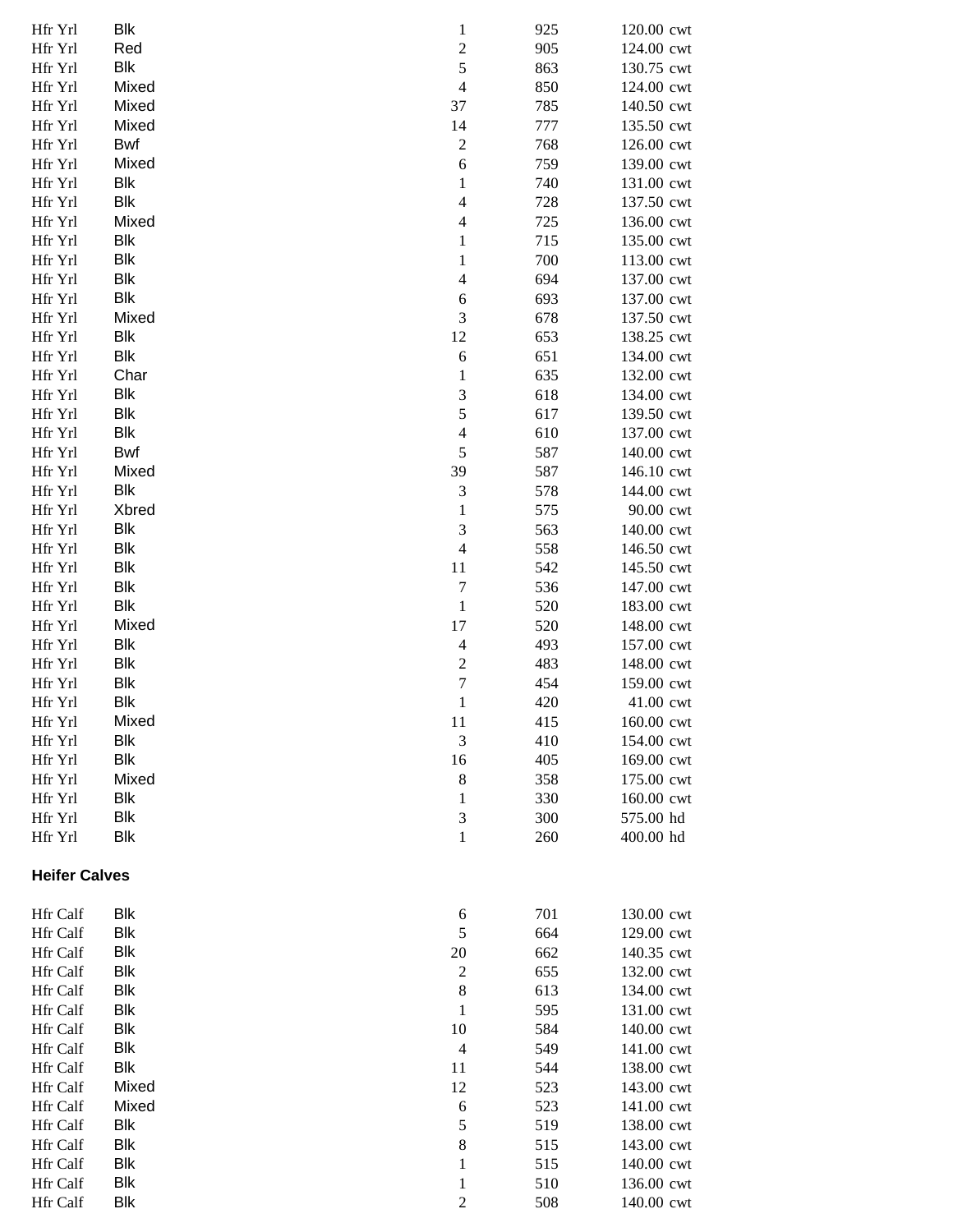| <b>Hfr Calf</b>    | Mixed      | 3                           | 493  | 140.00 cwt |
|--------------------|------------|-----------------------------|------|------------|
| Hfr Calf           | Mixed      | $\ensuremath{\mathfrak{Z}}$ | 467  | 143.00 cwt |
| <b>Hfr Calf</b>    | Blk        | 5                           | 453  | 152.00 cwt |
| <b>Hfr Calf</b>    | Blk        | $\mathfrak{Z}$              | 440  | 149.00 cwt |
| <b>Hfr Calf</b>    | Blk        | 5                           | 437  | 139.00 cwt |
| <b>Hfr Calf</b>    | Xbred      | $\mathbf{1}$                | 435  | 90.00 cwt  |
| <b>Hfr Calf</b>    | Char       | $\mathbf{1}$                | 435  | 127.00 cwt |
| <b>Hfr Calf</b>    | Blk        | $\mathbf 1$                 | 430  | 146.00 cwt |
| <b>Hfr Calf</b>    | Red        | $\mathbf{1}$                | 425  | 81.00 cwt  |
|                    | Mixed      |                             | 406  |            |
| <b>Hfr Calf</b>    |            | $\,8\,$<br>3                |      | 151.00 cwt |
| <b>Hfr Calf</b>    | <b>Bwf</b> |                             | 392  | 156.00 cwt |
| <b>Hfr Calf</b>    | Mixed      | 11                          | 375  | 164.00 cwt |
| <b>Hfr Calf</b>    | <b>Blk</b> | $\mathbf{1}$                | 375  | 132.50 cwt |
| <b>Hfr Calf</b>    | <b>Blk</b> | $\mathfrak{Z}$              | 370  | 154.00 cwt |
| <b>Hfr Calf</b>    | Mixed      | 3                           | 368  | 141.00 cwt |
| <b>Hfr Calf</b>    | <b>Blk</b> | $\sqrt{2}$                  | 360  | 161.00 cwt |
| Hfr Calf           | Blk        | $\overline{c}$              | 353  | 163.00 cwt |
| Hfr Calf           | Xbred      | 1                           | 345  | 127.00 cwt |
| Hfr Calf           | Mixed      | 9                           | 340  | 163.00 cwt |
| Hfr Calf           | Mixed      | 6                           | 327  | 149.00 cwt |
| <b>Hfr Calf</b>    | Blk        | $\mathbf{1}$                | 315  | 140.00 cwt |
| <b>Hfr Calf</b>    | <b>Blk</b> | $\mathfrak 3$               | 302  | 175.00 cwt |
| Hfr Calf           | <b>Blk</b> | $\mathbf{1}$                | 295  | 475.00 hd  |
| <b>Hfr Calf</b>    | <b>Blk</b> | $\mathbf 1$                 | 290  | 150.00 cwt |
| <b>Hfr Calf</b>    | <b>Blk</b> | $\mathbf{1}$                | 245  | 375.00 hd  |
| Hfr Calf           | Blk        | $\,1\,$                     | 180  | 325.00 hd  |
| Hfr Calf           | Red        | $\mathbf{1}$                | 155  | 150.00 hd  |
| Hfr Calf           | Bwf        | $\,1$                       | 150  | 400.00 hd  |
| <b>Bull Calves</b> |            |                             |      |            |
|                    |            |                             |      |            |
| <b>Bull Calf</b>   | Mixed      | $\mathfrak 3$               | 832  | 119.00 cwt |
| <b>Bull Calf</b>   | Blk        | $\,1$                       | 720  | 62.50 cwt  |
| <b>Bull Calf</b>   | Blk        | $\mathbf{1}$                | 685  | 122.00 cwt |
| <b>Bull Calf</b>   | Bwf        | $\mathbf{1}$                | 680  | 130.00 cwt |
| <b>Bull Calf</b>   | Red        | $\mathbf 1$                 | 630  | 90.00 cwt  |
| <b>Bull Calf</b>   | <b>Blk</b> | 1                           | 505  | 149.00 cwt |
| <b>Bull Calf</b>   | <b>Blk</b> | $\mathbf{1}$                | 460  | 137.00 cwt |
| <b>Bull Calf</b>   | Bwf        | $\sqrt{2}$                  | 330  | 175.00 cwt |
| <b>Bull Calf</b>   | Blk        | $\sqrt{2}$                  | 273  | 575.00 hd  |
| <b>Bull Calf</b>   | <b>Blk</b> | $\mathbf{1}$                | 240  | 400.00 hd  |
| <b>Bull Calf</b>   | Char       | 1                           | 80   | 390.00 hd  |
| <b>Pairs</b>       |            |                             |      |            |
| Pair               | <b>Blk</b> | 1                           | 1410 | 1525.00 pr |
| Pair               | <b>Blk</b> | $\sqrt{5}$                  | 1235 | 1500.00 pr |
| Pair               | <b>Blk</b> | $\overline{4}$              | 1229 | 1275.00 pr |
| <b>Cows</b>        |            |                             |      |            |
| Cow                | <b>Blk</b> | 1                           | 1535 | 55.00 cwt  |
| Cow                | <b>Blk</b> | 1                           | 1470 | 800.00 hd  |
| Cow                | Blk        | 1                           | 1470 | 42.50 cwt  |
| Cow                | Char       | 1                           | 1445 | 800.00 hd  |
| Cow                | Blk        | 3                           | 1368 | 49.50 cwt  |
| Cow                | Blk        | $\sqrt{ }$                  | 1349 | 52.00 cwt  |
| Cow                | Blk        | 1                           | 1325 | 650.00 hd  |
| Cow                | Mixed      | $\mathfrak{2}$              | 1305 | 825.00 hd  |
| Cow                | Blk        | $\,$ 8 $\,$                 | 1300 | 52.50 cwt  |
| Cow                | Blk        | $\mathfrak{2}$              | 1293 | 800.00 hd  |
| Cow                | <b>Blk</b> | $\mathbf{1}$                | 1285 | 45.50 cwt  |
|                    |            |                             |      |            |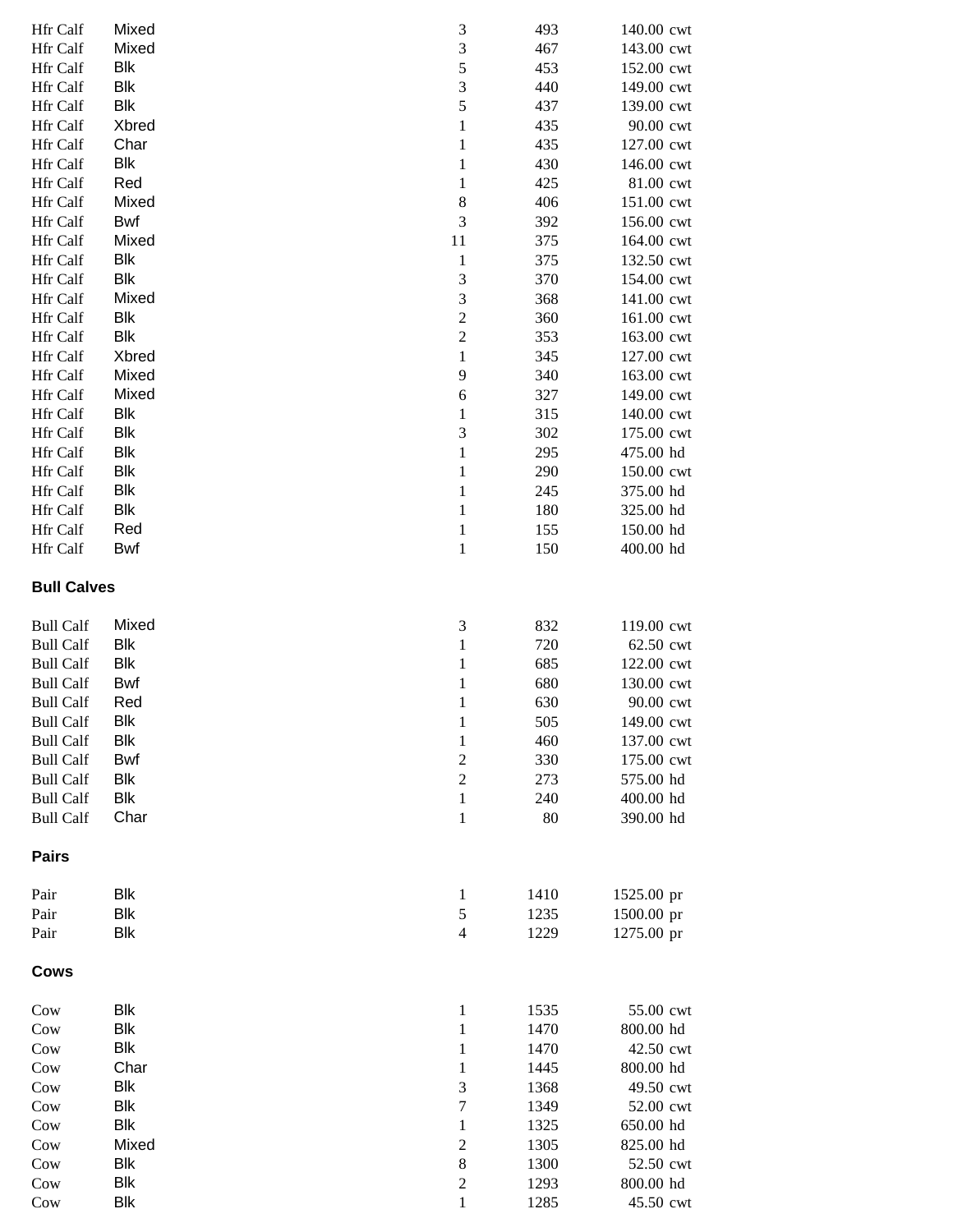| Cow | Blk        | $\mathbf 1$              | 1280 | 510.00 hd  |
|-----|------------|--------------------------|------|------------|
| Cow | Red        | $\mathbf{1}$             | 1265 | 600.00 hd  |
| Cow | <b>Blk</b> | $\overline{\mathcal{L}}$ | 1260 | 950.00 hd  |
| Cow | <b>Bwf</b> | $\overline{2}$           | 1258 | 750.00 hd  |
| Cow | Bwf        | $\mathbf{1}$             | 1250 | 1175.00 hd |
| Cow | Mixed      | 3                        | 1247 | 46.50 cwt  |
| Cow | <b>Blk</b> | $\overline{c}$           | 1245 | 1075.00 hd |
| Cow | <b>Blk</b> | $\mathbf{1}$             | 1245 | 775.00 hd  |
| Cow | Blk        | 3                        | 1245 | 635.00 hd  |
| Cow | Char       | $\mathbf{1}$             | 1245 | 48.00 cwt  |
| Cow | <b>Blk</b> | $\mathbf{1}$             | 1225 | 750.00 hd  |
| Cow | Blk        | $\mathbf{1}$             | 1225 | 52.50 cwt  |
| Cow | Red        | $\mathbf{1}$             | 1205 | 45.00 cwt  |
| Cow | Blk        | $\mathbf{1}$             | 1205 | 44.00 cwt  |
| Cow | Red        | $\mathbf 1$              | 1205 | 750.00 hd  |
| Cow | Blk        | $\mathbf 1$              | 1200 | 760.00 hd  |
| Cow | Blk        | $\mathbf 1$              | 1200 | 925.00 hd  |
| Cow | Hereford   | $\mathbf 1$              | 1200 | 47.50 cwt  |
| Cow | <b>Blk</b> | $\mathbf 1$              | 1195 | 41.50 cwt  |
| Cow | <b>Blk</b> | $\mathbf 1$              | 1190 | 48.00 cwt  |
| Cow | Mixed      | $\overline{c}$           | 1185 | 1000.00 hd |
| Cow | <b>Blk</b> | $\overline{c}$           | 1183 | 41.50 cwt  |
| Cow | <b>Blk</b> | $\overline{c}$           | 1178 | 925.00 hd  |
| Cow | <b>Blk</b> | $\,1$                    | 1170 | 45.50 cwt  |
| Cow | <b>Blk</b> | 3                        | 1168 | 35.50 cwt  |
| Cow | Blk        | $\overline{\mathcal{A}}$ | 1165 | 735.00 hd  |
| Cow | Blk        | 1                        | 1165 | 42.00 cwt  |
|     | <b>Blk</b> |                          |      |            |
| Cow |            | 1                        | 1160 | 810.00 hd  |
| Cow | Mixed      | 6                        | 1158 | 900.00 hd  |
| Cow | Mixed      | $\overline{c}$           | 1155 | 47.50 cwt  |
| Cow | Red        | $\overline{c}$           | 1155 | 860.00 hd  |
| Cow | Blk        | $\,1$                    | 1155 | 835.00 hd  |
| Cow | <b>Blk</b> | $\overline{\mathcal{L}}$ | 1151 | 40.50 cwt  |
| Cow | Blk        | $\overline{\mathcal{L}}$ | 1149 | 835.00 hd  |
| Cow | Blk        | 3                        | 1142 | 1125.00 hd |
| Cow | <b>Blk</b> | 3                        | 1140 | 610.00 hd  |
| Cow | <b>Blk</b> | $\mathbf{1}$             | 1140 | 48.50 cwt  |
| Cow | <b>Blk</b> | $\overline{7}$           | 1135 | 1025.00 hd |
| Cow | <b>Blk</b> | $\mathbf{1}$             | 1130 | 825.00 hd  |
| Cow | <b>Blk</b> | 1                        | 1130 | 750.00 hd  |
| Cow | <b>Blk</b> | 1                        | 1120 | 47.50 cwt  |
| Cow | Blk        | 1                        | 1120 | 775.00 hd  |
| Cow | Blk        | $\mathfrak{2}$           | 1118 | 900.00 hd  |
| Cow | <b>Blk</b> | 1                        | 1115 | 47.00 cwt  |
| Cow | Blk        | 1                        | 1115 | 675.00 hd  |
| Cow | Blk        | 1                        | 1115 | 32.00 cwt  |
| Cow | Blk        | 1                        | 1110 | 40.50 cwt  |
| Cow | <b>Blk</b> | $\overline{c}$           | 1105 | 750.00 hd  |
| Cow | Blk        | 3                        | 1105 | 925.00 hd  |
| Cow | Blk        | $\mathbf{1}$             | 1105 | 650.00 hd  |
| Cow | Bwf        | $\overline{c}$           | 1090 | 34.50 cwt  |
| Cow | Blk        | $\sqrt{2}$               | 1088 | 900.00 hd  |
| Cow | Blk        | $\mathbf{1}$             | 1080 | 38.00 cwt  |
| Cow | Mixed      | $\mathfrak{Z}$           | 1078 | 42.50 cwt  |
| Cow | Blk        | $\mathbf{1}$             | 1065 | 40.00 cwt  |
| Cow | <b>Blk</b> | 1                        | 1065 | 1000.00 hd |
| Cow | <b>Blk</b> | 1                        | 1060 | 51.00 cwt  |
| Cow | Mixed      | 5                        | 1046 | 33.50 cwt  |
| Cow | Blk        | $\mathbf{2}$             | 1038 | 38.50 cwt  |
| Cow | Bwf        | 1                        | 1030 | 47.00 cwt  |
| Cow | Mixed      | $\mathfrak 3$            | 1028 | 39.00 cwt  |
| Cow | Blk        | $\mathbf{1}$             | 1025 | 800.00 hd  |
|     |            |                          |      |            |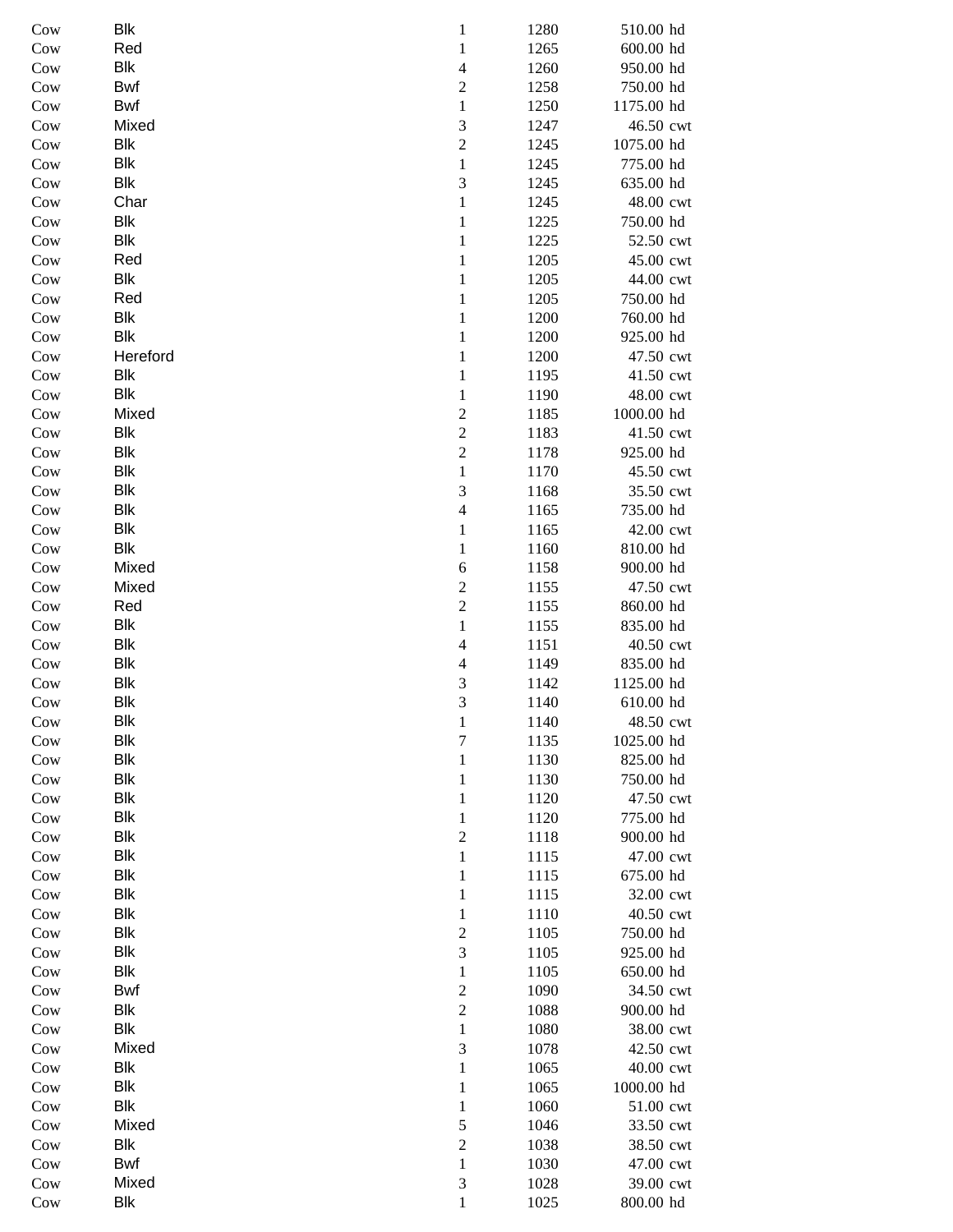| Cow          | Blk        | $\overline{c}$ | 1018 | 43.00 cwt  |
|--------------|------------|----------------|------|------------|
| Cow          | Mixed      | $\overline{c}$ | 1008 | 450.00 hd  |
| Cow          | Blk        | $\mathbf{1}$   | 1005 | 35.00 cwt  |
| Cow          | Blk        | $\mathbf{1}$   | 1000 | 785.00 hd  |
| Cow          | Blk        | $\overline{c}$ | 1000 | 600.00 hd  |
| Cow          | <b>Bwf</b> | $\,1$          | 995  | 850.00 hd  |
| Cow          | Blk        | $\overline{c}$ | 993  | 36.50 cwt  |
| Cow          | Char       | $\,1$          | 985  | 39.00 cwt  |
| Cow          | Xbred      | $\mathbf{1}$   | 975  | 37.00 cwt  |
| Cow          | Hereford   | $\,1$          | 970  | 610.00 hd  |
| Cow          | Blk        | $\,1$          | 970  | 38.00 cwt  |
| Cow          | Blk        | $\overline{2}$ | 968  | 30.50 cwt  |
| Cow          | Blk        | $\mathbf{1}$   | 955  | 26.00 cwt  |
| Cow          | Red        | $\mathbf{1}$   | 935  | 850.00 hd  |
| Cow          | Blk        | $\overline{4}$ | 928  | 975.00 hd  |
| Cow          | Char       | $\mathbf{1}$   | 915  | 550.00 hd  |
| Cow          | <b>Blk</b> | $\sqrt{2}$     | 913  | 37.50 cwt  |
| Cow          | Blk        | $\overline{3}$ | 882  | 33.00 cwt  |
| Cow          | Blk        | $\mathbf{1}$   | 880  | 31.00 cwt  |
| Cow          | Blk        | $\mathbf{1}$   | 875  | 115.00 cwt |
| Cow          | Blk        | $\mathbf{1}$   | 875  | 45.00 cwt  |
| Cow          | Blk        | $\mathbf{1}$   | 850  | 33.00 cwt  |
| Cow          | Rwf        | $\mathbf{1}$   | 830  | 36.00 cwt  |
| Cow          | Mixed      | 10             | 826  | 75.00 cwt  |
| Cow          | Red        | $\,1$          | 825  | 29.00 cwt  |
| Cow          | Blk        | $\,1$          | 790  | 130.00 cwt |
| <b>Bulls</b> |            |                |      |            |
| Bull         | Blk        | $\mathbf{1}$   | 2065 | 75.00 cwt  |
| Bull         | Blk        | $\mathbf{1}$   | 1945 | 74.50 cwt  |
| Bull         | Red        | $\mathbf{1}$   | 1915 | 77.00 cwt  |
| Bull         | Blk        | $\mathbf{1}$   | 1820 | 75.00 cwt  |
| Bull         | Blk        | $\mathbf{1}$   | 1760 | 69.00 cwt  |
| Bull         | <b>Bwf</b> | $\mathbf{1}$   | 1755 | 75.00 cwt  |
| Bull         | <b>Blk</b> | $\mathbf{1}$   | 1755 | 66.50 cwt  |
| Bull         | Hereford   | $\mathbf{1}$   | 1735 | 73.00 cwt  |
| Bull         | Blk        | $\mathbf{1}$   | 1605 | 64.00 cwt  |
| Bull         | Char       | $\,1$          | 1570 | 49.00 cwt  |
| Bull         | <b>Blk</b> | $\mathbf{1}$   | 1385 | 66.00 cwt  |